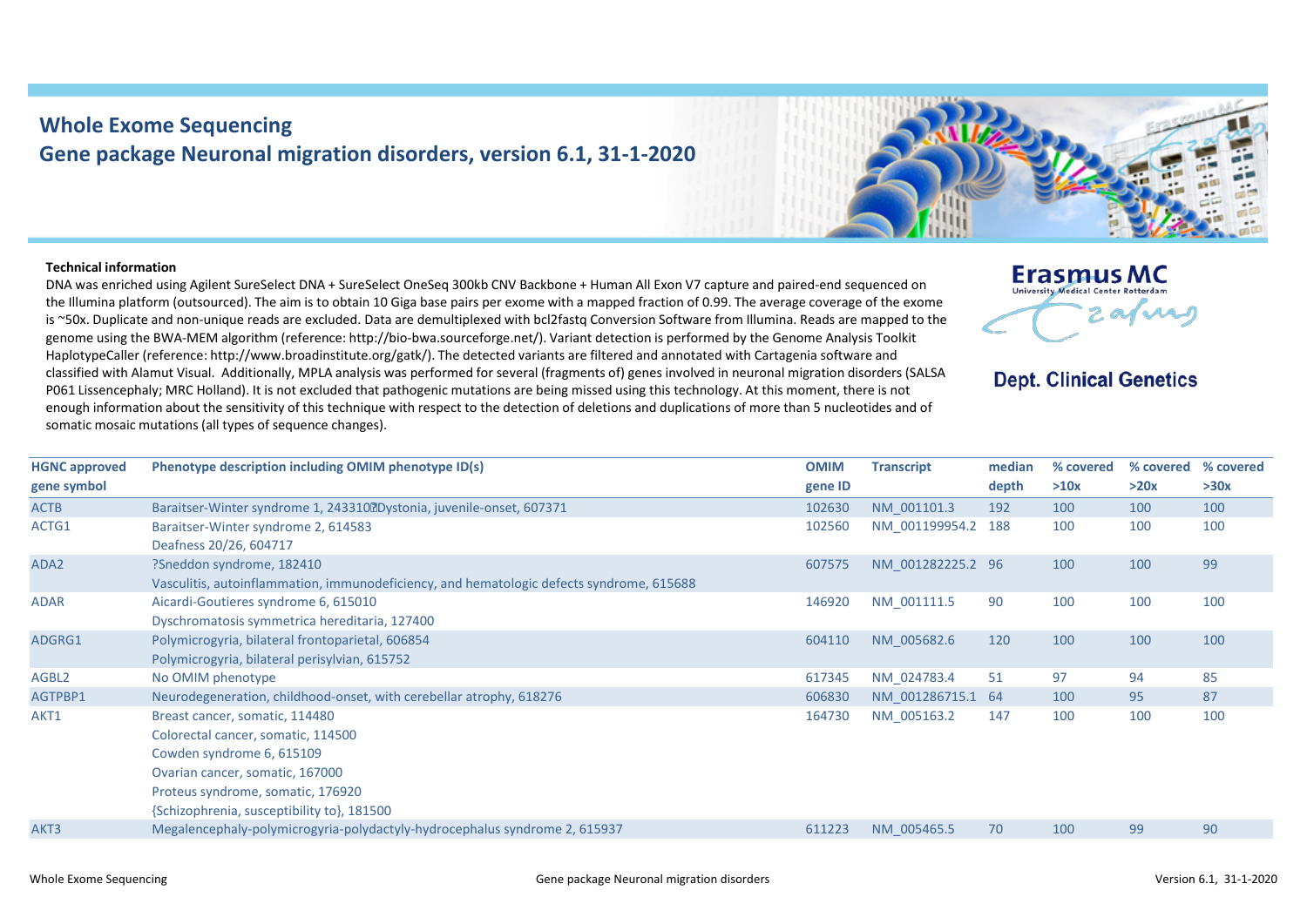| <b>HGNC approved</b> | Phenotype description including OMIM phenotype ID(s)                                                | <b>OMIM</b> | <b>Transcript</b>  | median | % covered | % covered % covered |      |
|----------------------|-----------------------------------------------------------------------------------------------------|-------------|--------------------|--------|-----------|---------------------|------|
| gene symbol          |                                                                                                     | gene ID     |                    | depth  | >10x      | >20x                | >30x |
| ANKLE2               | Microcephaly 16, primary, 616681                                                                    | 616062      | NM_015114.2        | 102    | 100       | 99                  | 95   |
| AP1S2                | Mental retardation syndromic 5, 304340                                                              | 300629      | NM 001272071.1 40  |        | 100       | 87                  | 62   |
| AP3B2                | Epileptic encephalopathy, early infantile, 48, 617276                                               | 602166      | NM_001278512.1 100 |        | 100       | 100                 | 98   |
| AP4B1                | Spastic paraplegia 47, 614066                                                                       | 607245      | NM 006594.4        | 81     | 100       | 100                 | 100  |
| AP4E1                | Spastic paraplegia 51, 613744                                                                       | 607244      | NM 007347.4        | 64     | 100       | 100                 | 96   |
|                      | Stuttering, familial persistent, 1, 184450                                                          |             |                    |        |           |                     |      |
| AP4M1                | Spastic paraplegia 50, 612936                                                                       | 602296      | NM 004722.3        | 130    | 100       | 100                 | 99   |
| AP4S1                | Spastic paraplegia 52, 614067                                                                       | 607243      | NM 007077.4        | 44     | 100       | 99                  | 87   |
| APC <sub>2</sub>     | ?Sotos syndrome 3, 617169                                                                           | 612034      | NM_005883.2        | 128    | 100       | 97                  | 95   |
| ARFGEF2              | Periventricular heterotopia with microcephaly, 608097                                               | 605371      | NM_006420.2        | 83     | 100       | 100                 | 96   |
| ARNT <sub>2</sub>    | ?Webb-Dattani syndrome, 615926                                                                      | 606036      | NM_014862.4        | 91     | 100       | 100                 | 97   |
| ARX                  | Epileptic encephalopathy, early infantile, 1, 308350                                                | 300382      | NM_139058.2        | 46     | 89        | 79                  | 68   |
|                      | Hydranencephaly with abnormal genitalia, 300215                                                     |             |                    |        |           |                     |      |
|                      | Lissencephaly 2, 300215                                                                             |             |                    |        |           |                     |      |
|                      | Mental retardation 29 and others, 300419                                                            |             |                    |        |           |                     |      |
|                      | Partington syndrome, 309510                                                                         |             |                    |        |           |                     |      |
|                      | Proud syndrome, 300004                                                                              |             |                    |        |           |                     |      |
| <b>ASNS</b>          | Asparagine synthetase deficiency, 615574                                                            | 108370      | NM 133436.3        | 73     | 100       | 100                 | 92   |
| <b>ASPM</b>          | Microcephaly 5, primary, 608716                                                                     | 605481      | NM 018136.4        | 71     | 100       | 100                 | 97   |
| ASXL1                | Bohring-Opitz syndrome, 605039                                                                      | 612990      | NM_015338.5        | 107    | 100       | 98                  | 98   |
|                      | Myelodysplastic syndrome, somatic, 614286                                                           |             |                    |        |           |                     |      |
| ATAD3A               | Harel-Yoon syndrome, 617183                                                                         | 612316      | NM_018188.4        | 124    | 98        | 95                  | 92   |
| ATAD3B               | No OMIM phenotype                                                                                   | 612317      | NM 031921.5        | 125    | 98        | 95                  | 90   |
| ATP6V0A2             | Cutis laxa, type IIA, 219200                                                                        | 611716      | NM 012463.3        | 81     | 100       | 100                 | 97   |
|                      | Wrinkly skin syndrome, 278250                                                                       |             |                    |        |           |                     |      |
| <b>ATR</b>           | ?Cutaneous telangiectasia and cancer syndrome, familial, 614564                                     | 601215      | NM_001184.3        | 91     | 100       | 99                  | 92   |
|                      | Seckel syndrome 1, 210600                                                                           |             |                    |        |           |                     |      |
| <b>ATRIP</b>         | No OMIM phenotype                                                                                   | 606605      | NM_130384.3        | 108    | 100       | 100                 | 97   |
| <b>B3GALNT2</b>      | Muscular dystrophy-dystroglycanopathy (congenital with brain and eye anomalies, type A, 11, 615181  | 610194      | NM_152490.4        | 59     | 100       | 100                 | 97   |
| B4GAT1               | Muscular dystrophy-dystroglycanopathy (congenital with brain and eye anomalies), type A, 13, 615287 | 605517      | NM_006876.2        | 154    | 100       | 100                 | 100  |
| <b>CASK</b>          | FG syndrome 4, 300422                                                                               | 300172      | NM_003688.3        | 51     | 100       | 96                  | 80   |
|                      | Mental retardation and microcephaly with pontine and cerebellar hypoplasia, 300749                  |             |                    |        |           |                     |      |
|                      | Mental retardation, with or without nystagmus, 300422                                               |             |                    |        |           |                     |      |
| CCND <sub>2</sub>    | Megalencephaly-polymicrogyria-polydactyly-hydrocephalus syndrome 3, 615938                          | 123833      | NM_001759.3        | 107    | 100       | 100                 | 99   |
| CDK5                 | ?Lissencephaly 7 with cerebellar hypoplasia, 616342                                                 | 123831      | NM 004935.3        | 118    | 100       | 100                 | 100  |
| CDK5RAP2             | Microcephaly 3, primary, 604804                                                                     | 608201      | NM 018249.5        | 69     | 100       | 99                  | 94   |
| CDK <sub>6</sub>     | ?Microcephaly 12, primary, 616080                                                                   | 603368      | NM 001145306.1 78  |        | 100       | 100                 | 96   |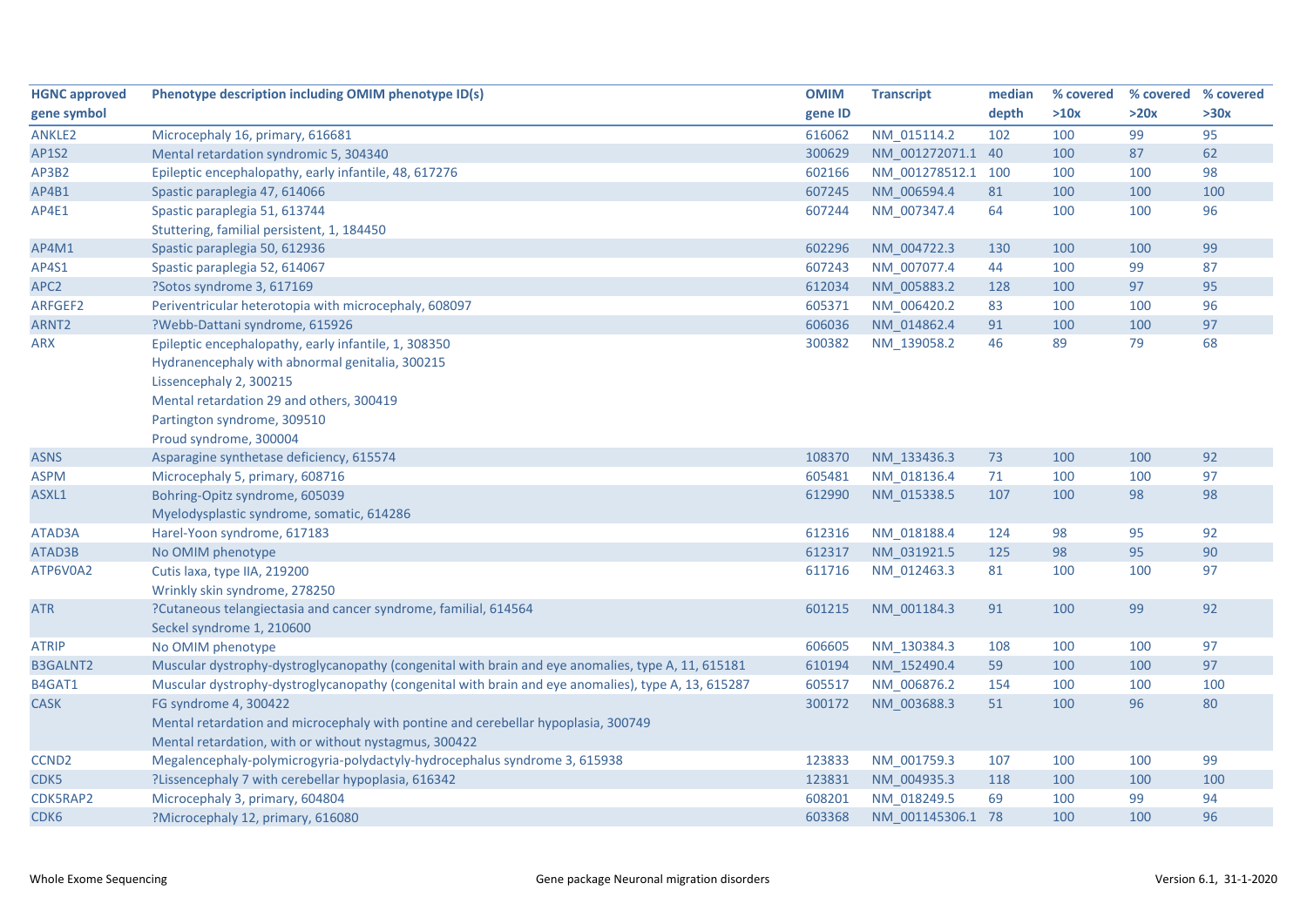| <b>HGNC approved</b> | Phenotype description including OMIM phenotype ID(s)                                               | <b>OMIM</b> | <b>Transcript</b>  | median | % covered | % covered % covered |      |
|----------------------|----------------------------------------------------------------------------------------------------|-------------|--------------------|--------|-----------|---------------------|------|
| gene symbol          |                                                                                                    | gene ID     |                    | depth  | >10x      | >20x                | >30x |
| <b>CENPJ</b>         | Microcephaly 6, primary, 608393                                                                    | 609279      | NM 018451.4        | 74     | 100       | 100                 | 98   |
|                      | ?Seckel syndrome 4, 613676                                                                         |             |                    |        |           |                     |      |
| <b>CEP135</b>        | Microcephaly 8, primary, 614673                                                                    | 611423      | NM 025009.4        | 83     | 100       | 99                  | 91   |
| <b>CEP152</b>        | Microcephaly 9, primary, 614852                                                                    | 613529      | NM_001194998.1 67  |        | 100       | 98                  | 93   |
|                      | Seckel syndrome 5, 613823                                                                          |             |                    |        |           |                     |      |
| <b>CEP63</b>         | ?Seckel syndrome 6, 614728                                                                         | 614724      | NM 025180.4        | 72     | 100       | 99                  | 92   |
| CHMP1A               | Pontocerebellar hypoplasia, type 8, 614961                                                         | 164010      | NM 001083314.3 102 |        | 100       | 100                 | 100  |
| <b>CIT</b>           | Microcephaly 17, primary, 617090                                                                   | 605629      | NM 001206999.1 91  |        | 100       | 100                 | 97   |
| CLP1                 | Pontocerebellar hypoplasia, type 10, 615803                                                        | 608757      | NM_006831.2        | 99     | 100       | 100                 | 100  |
| <b>COL18A1</b>       | Knobloch syndrome, type 1, 267750                                                                  | 120328      | NM_130445.2        | 143    | 100       | 100                 | 97   |
| COL4A1               | Angiopathy, hereditary, with nephropathy, aneurysms, and muscle cramps, 611773                     | 120130      | NM 001845.5        | 88     | 100       | 100                 | 97   |
|                      | Brain small vessel disease with or without ocular anomalies, 175780                                |             |                    |        |           |                     |      |
|                      | {Hemorrhage, intracerebral, susceptibility to}, 614519                                             |             |                    |        |           |                     |      |
|                      | ?Retinal arteries, tortuosity of, 180000                                                           |             |                    |        |           |                     |      |
| COL4A2               | Brain small vessel disease 2, 614483                                                               | 120090      | NM_001846.3        | 102    | 100       | 100                 | 99   |
|                      | {Hemorrhage, intracerebral, susceptibility to}, 614519                                             |             |                    |        |           |                     |      |
| COLGALT1             | Brain small vessel disease 3, 618360                                                               | 617531      | NM 024656.4        | 110    | 97        | 90                  | 86   |
| <b>CRADD</b>         | Mental retardation 34, with variant lissencephaly, 614499                                          | 603454      | NM 003805.4        | 139    | 100       | 100                 | 100  |
| CRB <sub>2</sub>     | Focal segmental glomerulosclerosis 9, 616220                                                       | 609720      | NM 173689.6        | 115    | 100       | 100                 | 100  |
|                      | Ventriculomegaly with cystic kidney disease, 219730                                                |             |                    |        |           |                     |      |
| <b>CRPPA</b>         | Muscular dystrophy-dystroglycanopathy (congenital with brain and eye anomalies), type A, 7, 614643 | 614631      | NM_001101426.3 81  |        | 100       | 99                  | 93   |
|                      | Muscular dystrophy-dystroglycanopathy (limb-girdle), type C, 7, 616052                             |             |                    |        |           |                     |      |
| <b>CSTB</b>          | Epilepsy, progressive myoclonic 1A (Unverricht and Lundborg), 254800                               | 601145      | NM_000100.3        | 84     | 100       | 100                 | 100  |
| CTC1                 | Cerebroretinal microangiopathy with calcifications and cysts, 612199                               | 613129      | NM 025099.6        | 100    | 100       | 100                 | 100  |
| CTNNA2               | Cortical dysplasia, complex, with other brain malformations 9, 618174                              | 114025      | NM 001282597.2 82  |        | 100       | 100                 | 98   |
| CTNND2               | No OMIM phenotype                                                                                  | 604275      | NM_001332.3        | 86     | 97        | 94                  | 90   |
| DAB1                 | Spinocerebellar ataxia 37, 615945                                                                  | 603448      | NM_021080.4        | 70     | 100       | 100                 | 97   |
| DAG1                 | Muscular dystrophy-dystroglycanopathy (congenital with brain and eye anomalies), type A, 9, 616538 | 128239      | NM 001165928.3 164 |        | 100       | 100                 | 100  |
|                      | Muscular dystrophy-dystroglycanopathy (limb-girdle), type C, 9, 613818                             |             |                    |        |           |                     |      |
| DCHS1                | Mitral valve prolapse 2, 607829                                                                    | 603057      | NM_003737.2        | 128    | 100       | 100                 | 100  |
|                      | Van Maldergem syndrome 1, 601390                                                                   |             |                    |        |           |                     |      |
| <b>DCX</b>           | Lissencephaly, 300067                                                                              | 300121      | NM_178153.2        | 57     | 100       | 98                  | 92   |
|                      | Subcortical laminal heterotopia, 300067                                                            |             |                    |        |           |                     |      |
| DDX3X                | Mental retardation 102, 300958 dominant                                                            | 300160      | NM_001356.4        | 76     | 100       | 100                 | 98   |
| DEPDC5               | Epilepsy, familial focal, with variable foci 1, 604364                                             | 614191      | NM 001242896.2 83  |        | 100       | 100                 | 97   |
| DKC1                 | Dyskeratosis congenita, 305000                                                                     | 300126      | NM 001363.3        | 53     | 100       | 98                  | 89   |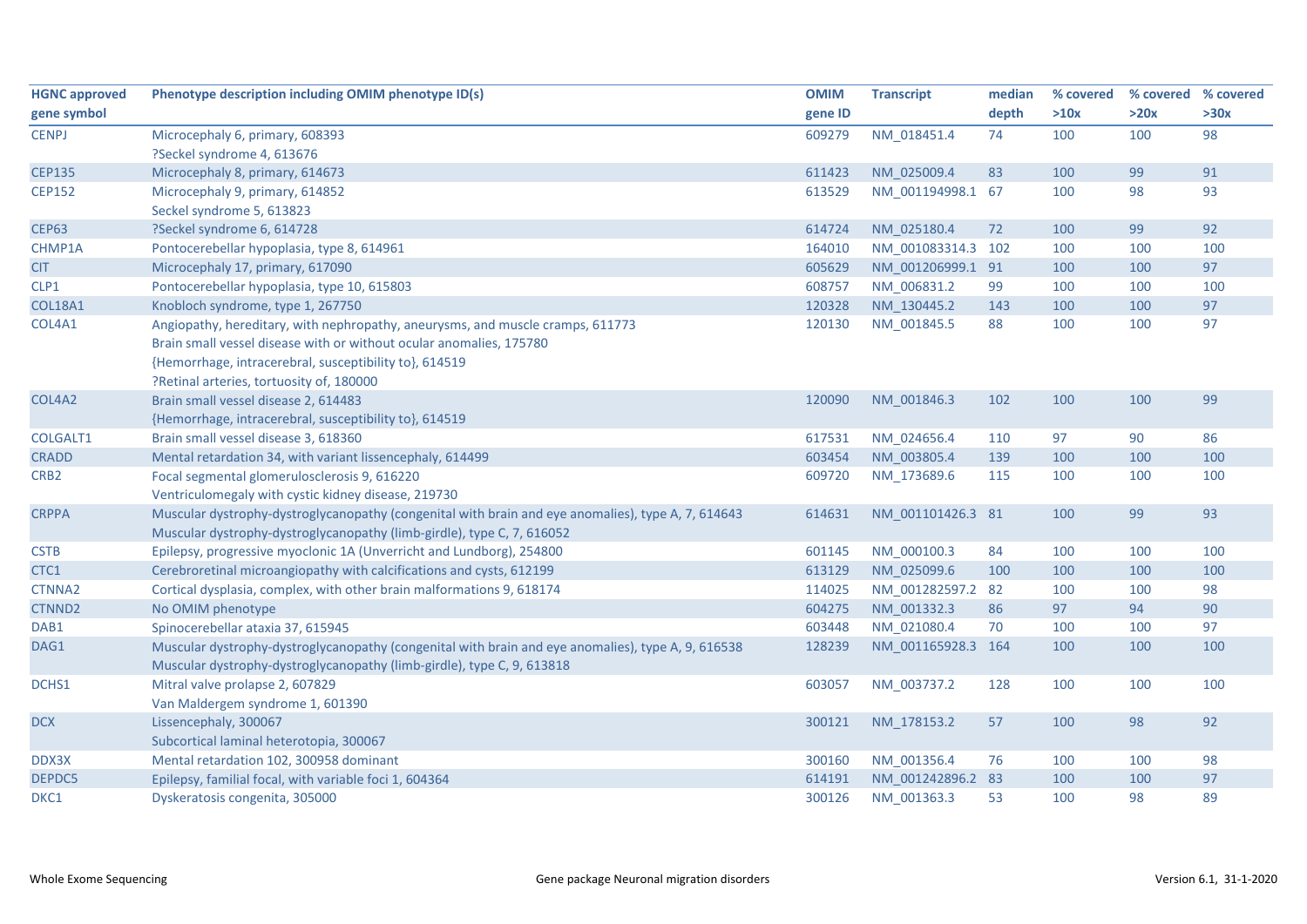| <b>HGNC approved</b> | Phenotype description including OMIM phenotype ID(s)                                                     | <b>OMIM</b> | <b>Transcript</b>  | median | % covered | % covered % covered |      |
|----------------------|----------------------------------------------------------------------------------------------------------|-------------|--------------------|--------|-----------|---------------------|------|
| gene symbol          |                                                                                                          | gene ID     |                    | depth  | >10x      | >20x                | >30x |
| DNMT3A               | Acute myeloid leukemia, somatic, 601626                                                                  | 602769      | NM 175629.2        | 117    | 100       | 100                 | 99   |
|                      | Tatton-Brown-Rahman syndrome, 615879                                                                     |             |                    |        |           |                     |      |
| DYNC1H1              | Charcot-Marie-Tooth disease, axonal, type 20, 614228                                                     | 600112      | NM_001376.4        | 96     | 100       | 100                 | 99   |
|                      | Mental retardation 13, 614563                                                                            |             |                    |        |           |                     |      |
|                      | Spinal muscular atrophy, lower extremity-predominant 1, AD, 158600                                       |             |                    |        |           |                     |      |
| EIF2AK3              | Wolcott-Rallison syndrome, 226980                                                                        | 604032      | NM 004836.6        | 72     | 100       | 99                  | 94   |
| EMG1                 | Bowen-Conradi syndrome, 211180                                                                           | 611531      | NM 006331.7        | 78     | 100       | 100                 | 100  |
| EML1                 | Band heterotopia, 600348                                                                                 | 602033      | NM 001008707.1 76  |        | 100       | 99                  | 94   |
| <b>EOMES</b>         | No OMIM phenotype                                                                                        | 604615      | NM 005442.3        | 89     | 100       | 100                 | 100  |
| ERCC1                | Cerebrooculofacioskeletal syndrome 4, 610758                                                             | 126380      | NM_001983.3        | $71$   | 100       | 100                 | 94   |
| ERCC <sub>2</sub>    | ?Cerebrooculofacioskeletal syndrome 2, 610756                                                            | 126340      | NM_000400.3        | 97     | 100       | 99                  | 98   |
|                      | Trichothiodystrophy 1, photosensitive, 601675                                                            |             |                    |        |           |                     |      |
|                      | Xeroderma pigmentosum, group D, 278730                                                                   |             |                    |        |           |                     |      |
| ERCC <sub>5</sub>    | Cerebrooculofacioskeletal syndrome 3, 616570                                                             | 133530      | NM_000123.3        | 85     | 100       | 100                 | 98   |
|                      | Xeroderma pigmentosum, group G, 278780                                                                   |             |                    |        |           |                     |      |
|                      | Xeroderma pigmentosum, group G/Cockayne syndrome, 278780                                                 |             |                    |        |           |                     |      |
| ERCC6                | Cerebrooculofacioskeletal syndrome 1, 214150                                                             | 609413      | NM 000124.2        | 88     | 100       | 100                 | 97   |
|                      | Cockayne syndrome, type B, 133540                                                                        |             |                    |        |           |                     |      |
|                      | De Sanctis-Cacchione syndrome, 278800                                                                    |             |                    |        |           |                     |      |
|                      | {Lung cancer, susceptibility to}, 211980                                                                 |             |                    |        |           |                     |      |
|                      | {Macular degeneration, age-related, susceptibility to, 5}, 613761                                        |             |                    |        |           |                     |      |
|                      | Premature ovarian failure 11, 616946                                                                     |             |                    |        |           |                     |      |
|                      | UV-sensitive syndrome 1, 600630                                                                          |             |                    |        |           |                     |      |
| <b>ERMARD</b>        | ?Periventricular nodular heterotopia 6, 615544                                                           | 615532      | NM 018341.2        | 67     | 100       | 100                 | 96   |
| FAT4                 | Hennekam lymphangiectasia-lymphedema syndrome 2, 616006                                                  | 612411      | NM 024582.4        | 90     | 100       | 100                 | 99   |
|                      | Van Maldergem syndrome 2, 615546                                                                         |             |                    |        |           |                     |      |
| FIG4                 | Amyotrophic lateral sclerosis 11, 612577                                                                 | 609390      | NM_014845.5        | 59     | 100       | 99                  | 94   |
|                      | Charcot-Marie-Tooth disease, type 4J, 611228                                                             |             |                    |        |           |                     |      |
|                      | ?Polymicrogyria, bilateral temporooccipital, 612691                                                      |             |                    |        |           |                     |      |
|                      | Yunis-Varon syndrome, 216340                                                                             |             |                    |        |           |                     |      |
| <b>FKRP</b>          | Muscular dystrophy-dystroglycanopathy (congenital with brain and eye anomalies), type A, 5, 613153       | 606596      | NM_001039885.2 143 |        | 100       | 100                 | 100  |
|                      | Muscular dystrophy-dystroglycanopathy (congenital with or without mental retardation), type B, 5, 606612 |             |                    |        |           |                     |      |
|                      | Muscular dystrophy-dystroglycanopathy (limb-girdle), type C, 5, 607155                                   |             |                    |        |           |                     |      |
| <b>FKTN</b>          | Cardiomyopathy, dilated, 1X, 611615                                                                      | 607440      | NM_006731.2        | 85     | 100       | 100                 | 100  |
|                      | Muscular dystrophy-dystroglycanopathy (congenital with brain and eye anomalies), type A, 4, 253800       |             |                    |        |           |                     |      |
|                      | Muscular dystrophy-dystroglycanopathy (congenital without mental retardation), type B, 4, 613152         |             |                    |        |           |                     |      |
|                      | Muscular dystrophy-dystroglycanopathy (limb-girdle), type C, 4, 611588                                   |             |                    |        |           |                     |      |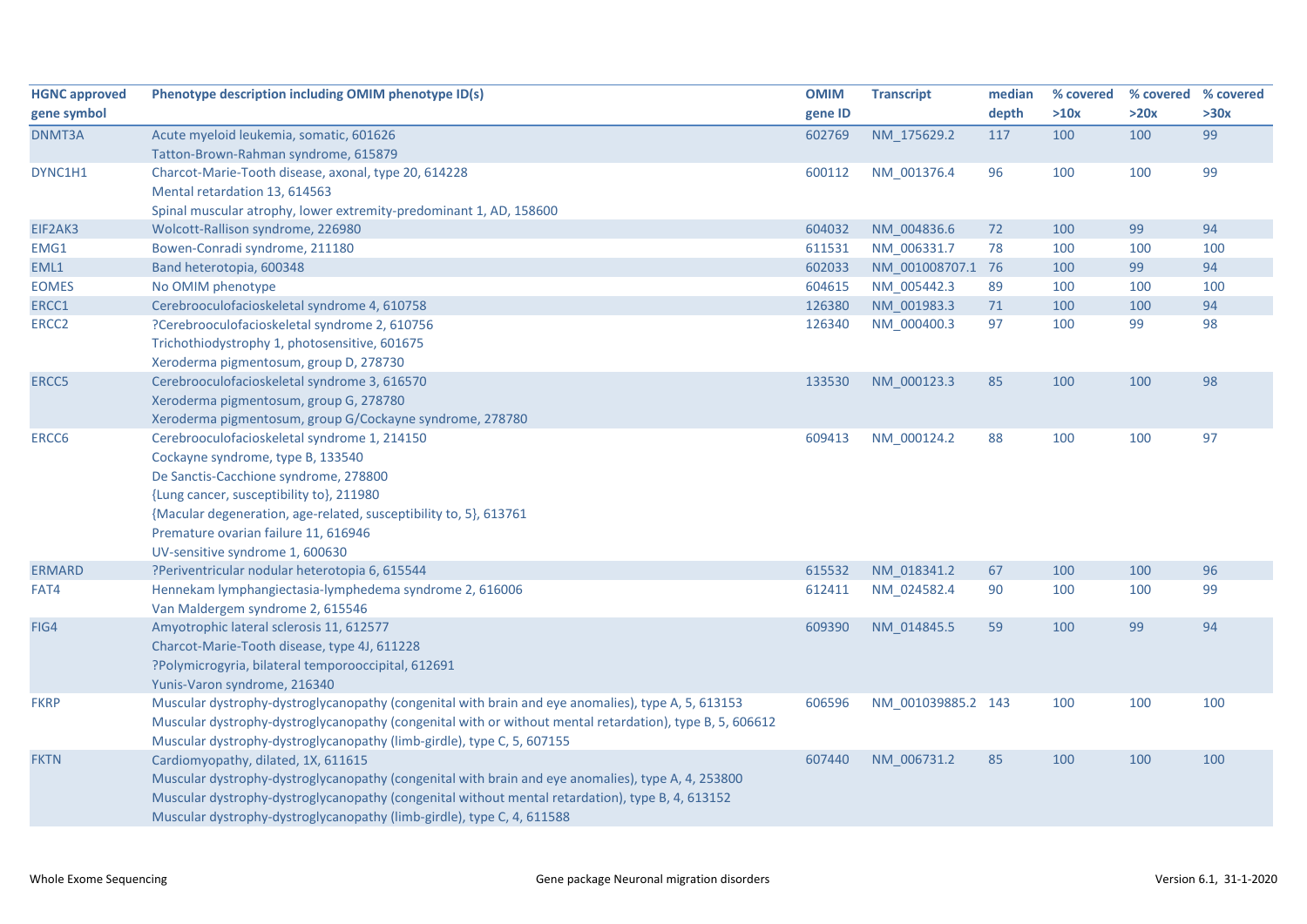| <b>HGNC approved</b> | Phenotype description including OMIM phenotype ID(s)                                      | <b>OMIM</b> | <b>Transcript</b>  | median | % covered | % covered | % covered |
|----------------------|-------------------------------------------------------------------------------------------|-------------|--------------------|--------|-----------|-----------|-----------|
| gene symbol          |                                                                                           | gene ID     |                    | depth  | >10x      | >20x      | >30x      |
| <b>FLNA</b>          | Cardiac valvular dysplasia, 314400                                                        | 300017      | NM_001110556.2     | 110    | 100       | 100       | 100       |
|                      | Congenital short bowel syndrome, 300048                                                   |             |                    |        |           |           |           |
|                      | ?FG syndrome 2, 300321                                                                    |             |                    |        |           |           |           |
|                      | Frontometaphyseal dysplasia 1, 305620                                                     |             |                    |        |           |           |           |
|                      | Heterotopia, periventricular, 1, 300049                                                   |             |                    |        |           |           |           |
|                      | Intestinal pseudoobstruction, neuronal, 300048                                            |             |                    |        |           |           |           |
|                      | Melnick-Needles syndrome, 309350                                                          |             |                    |        |           |           |           |
|                      | Otopalatodigital syndrome, type I, 311300                                                 |             |                    |        |           |           |           |
|                      | Otopalatodigital syndrome, type II, 304120                                                |             |                    |        |           |           |           |
|                      | Terminal osseous dysplasia, 300244                                                        |             |                    |        |           |           |           |
| FLVCR2               | Proliferative vasculopathy and hydranencephaly-hydrocephaly syndrome, 225790              | 610865      | NM 017791.2        | 140    | 100       | 100       | 99        |
| FRMD4A               | ?Corpus callosum, agenesis of, with facial anomalies and cerebellar ataxia, 616819        | 616305      | NM_018027.4        | 86     | 100       | 97        | 90        |
| <b>GNAQ</b>          | Capillary malformations, congenital, 1, somatic, mosaic, 163000                           | 600998      | NM 002072.4        | 94     | 100       | 100       | 100       |
|                      | Sturge-Weber syndrome, somatic, mosaic, 185300                                            |             |                    |        |           |           |           |
| <b>HNRNPK</b>        | Au-Kline syndrome, 616580                                                                 | 600712      | NM_002140.4        | 46     | 96        | 84        | 66        |
| IBA57                | Multiple mitochondrial dysfunctions syndrome 3, 615330                                    | 615316      | NM_001010867.3 124 |        | 100       | 100       | 97        |
|                      | ?Spastic paraplegia 74, 616451                                                            |             |                    |        |           |           |           |
| IER3IP1              | Microcephaly, epilepsy, and diabetes syndrome, 614231                                     | 609382      | NM 016097.4        | 83     | 100       | 100       | 77        |
| IFIH1                | Aicardi-Goutieres syndrome 7, 615846                                                      | 606951      | NM_022168.4        | 86     | 100       | 100       | 96        |
|                      | Singleton-Merten syndrome 1, 182250                                                       |             |                    |        |           |           |           |
| <b>INTS8</b>         | No OMIM phenotype                                                                         | 611351      | NM 017864.3        | 50     | 100       | 98        | 84        |
| ITSN1                | No OMIM phenotype                                                                         | 602442      | NM_003024.2        | 66     | 100       | 97        | 91        |
| JAM3                 | Hemorrhagic destruction of the brain, subependymal calcification, and cataracts, 613730   | 606871      | NM_032801.4        | 70     | 100       | 100       | 97        |
| KATNB1               | Lissencephaly 6, with microcephaly, 616212                                                | 602703      | NM_005886.2        | 141    | 100       | 100       | 100       |
| <b>KIF11</b>         | Microcephaly with or without chorioretinopathy, lymphedema, or mental retardation, 152950 | 148760      | NM_004523.3        | 73     | 100       | 99        | 93        |
| KIF2A                | Cortical dysplasia, complex, with other brain malformations 3, 615411                     | 602591      | NM 001098511.2 84  |        | 100       | 99        | 90        |
| KIF5C                | Cortical dysplasia, complex, with other brain malformations 2, 615282                     | 604593      | NM 004522.3        | 70     | 100       | 99        | 93        |
| KIF7                 | Acrocallosal syndrome, 200990                                                             | 611254      | NM 198525.2        | 107    | 98        | 96        | 93        |
|                      | ?Al-Gazali-Bakalinova syndrome, 607131                                                    |             |                    |        |           |           |           |
|                      | ?Hydrolethalus syndrome 2, 614120                                                         |             |                    |        |           |           |           |
|                      | Joubert syndrome 12, 200990                                                               |             |                    |        |           |           |           |
| <b>KIFBP</b>         | Goldberg-Shprintzen megacolon syndrome, 609460                                            | 609367      | NM_015634.3        | 76     | 100       | 100       | 98        |
| KNL1                 | Microcephaly 4, primary, 604321                                                           | 609173      | NM 170589.4        | 60     | 100       | 99        | 95        |
| <b>KPTN</b>          | Mental retardation 41, 615637                                                             | 615620      | NM 007059.3        | 150    | 100       | 100       | 100       |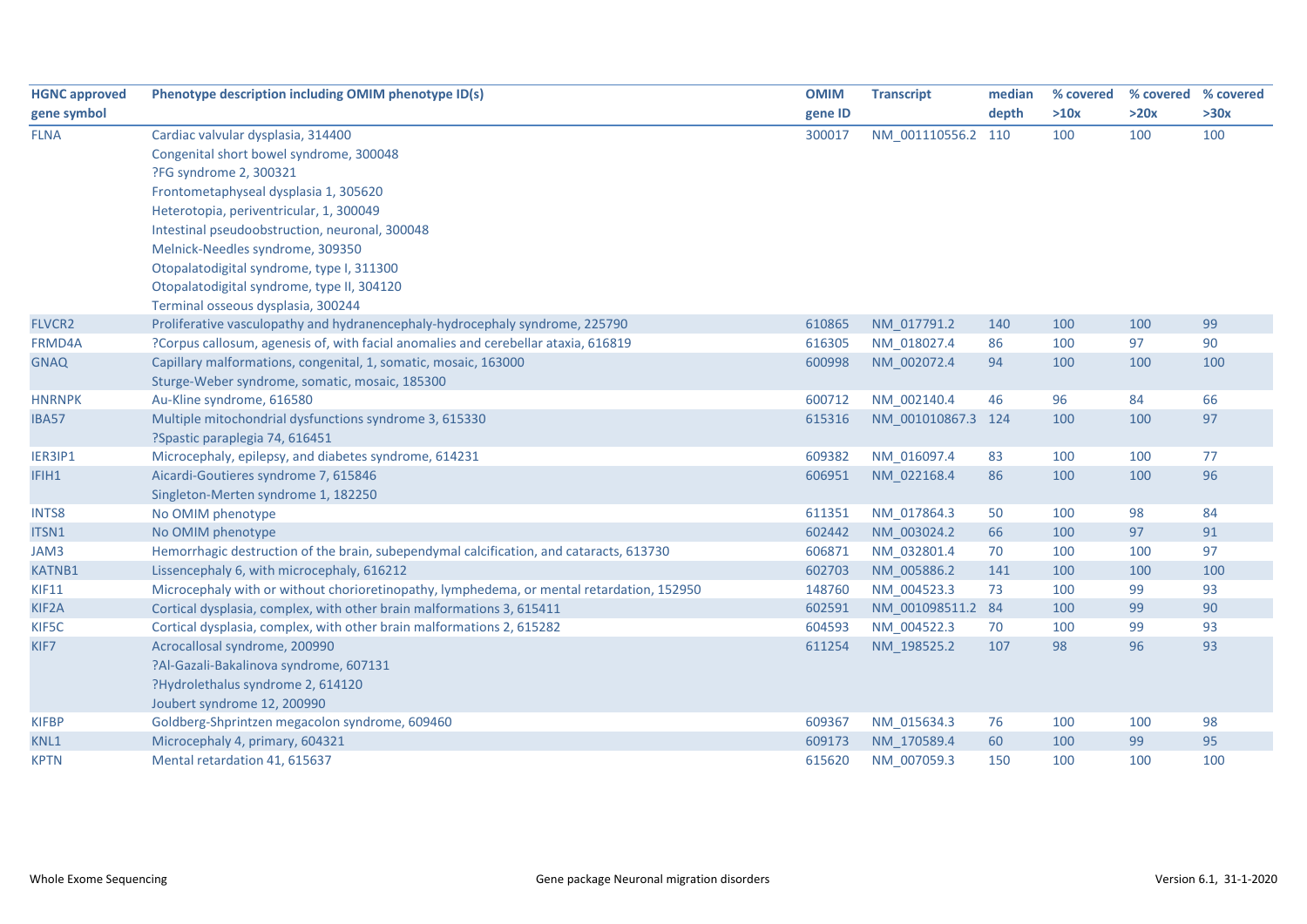| <b>HGNC approved</b> | Phenotype description including OMIM phenotype ID(s)                                               | <b>OMIM</b> | <b>Transcript</b>  | median | % covered | % covered % covered |      |
|----------------------|----------------------------------------------------------------------------------------------------|-------------|--------------------|--------|-----------|---------------------|------|
| gene symbol          |                                                                                                    | gene ID     |                    | depth  | >10x      | >20x                | >30x |
| L1CAM                | CRASH syndrome, 303350                                                                             | 308840      | NM 000425.4        | 101    | 100       | 100                 | 100  |
|                      | Corpus callosum, partial agenesis of, 304100                                                       |             |                    |        |           |                     |      |
|                      | Hydrocephalus due to aqueductal stenosis, 307000                                                   |             |                    |        |           |                     |      |
|                      | Hydrocephalus with Hirschsprung disease, 307000                                                    |             |                    |        |           |                     |      |
|                      | Hydrocephalus with congenital idiopathic intestinal pseudoobstruction, 307000                      |             |                    |        |           |                     |      |
|                      | MASA syndrome, 303350                                                                              |             |                    |        |           |                     |      |
| LAMA1                | Poretti-Boltshauser syndrome, 615960                                                               | 150320      | NM_005559.3        | 87     | 100       | 100                 | 97   |
| LAMA <sub>2</sub>    | Muscular dystrophy, congenital, merosin deficient or partially deficient, 607855                   | 156225      | NM 000426.3        | 71     | 100       | 99                  | 96   |
|                      | Muscular dystrophy, limb-girdle 23, 618138                                                         |             |                    |        |           |                     |      |
| LAMB1                | Lissencephaly 5, 615191                                                                            | 150240      | NM_002291.2        | 94     | 100       | 100                 | 97   |
| LAMC1                | No OMIM phenotype                                                                                  | 150290      | NM 002293.3        | 83     | 100       | 100                 | 97   |
| LAMC3                | Cortical malformations, occipital, 614115                                                          | 604349      | NM_006059.3        | 130    | 100       | 100                 | 99   |
| LARGE1               | Muscular dystrophy-dystroglycanopathy (congenital with brain and eye anomalies), type A, 6, 613154 | 603590      | NM 004737.5        | 97     | 100       | 100                 | 99   |
|                      | Muscular dystrophy-dystroglycanopathy (congenital with mental retardation), type B, 6, 608840      |             |                    |        |           |                     |      |
| LARP7                | Alazami syndrome, 615071                                                                           | 612026      | NM 001267039.1 67  |        | 100       | 99                  | 92   |
| MACF1                | Lissencephaly 9 with complex brainstem malformation, 618325                                        | 608271      | NM 012090.5        | 68     | 100       | 99                  | 94   |
| MAP1A                | No OMIM phenotype                                                                                  | 600178      | NM 002373.6        | 121    | 100       | 100                 | 100  |
| MCPH1                | Microcephaly 1, primary, 251200                                                                    | 607117      | NM_024596.4        | 85     | 94        | 94                  | 92   |
| MDGA1                | No OMIM phenotype                                                                                  | 609626      | NM_153487.3        | 108    | 100       | 99                  | 98   |
| MED13                | No OMIM phenotype                                                                                  | 603808      | NM_005121.2        | 57     | 100       | 98                  | 92   |
| MED17                | Microcephaly, postnatal progressive, with seizures and brain atrophy, 613668                       | 603810      | NM_004268.4        | 94     | 100       | 100                 | 99   |
| <b>MPDZ</b>          | Hydrocephalus, congenital, 2, with or without brain or eye anomalies, 615219                       | 603785      | NM_003829.4        | 69     | 100       | 99                  | 95   |
| <b>MTOR</b>          | Focal cortical dysplasia, type II, somatic, 607341                                                 | 601231      | NM_004958.3        | 96     | 100       | 100                 | 97   |
|                      | Smith-Kingsmore syndrome, 616638                                                                   |             |                    |        |           |                     |      |
| <b>MYCN</b>          | Feingold syndrome 1, 164280                                                                        | 164840      | NM_005378.5        | 169    | 100       | 100                 | 100  |
| <b>NBN</b>           | Aplastic anemia, 609135                                                                            | 602667      | NM_002485.4        | 68     | 100       | 99                  | 88   |
|                      | Leukemia, acute lymphoblastic, 613065                                                              |             |                    |        |           |                     |      |
|                      | Nijmegen breakage syndrome, 251260                                                                 |             |                    |        |           |                     |      |
| NCAPD2               | ?Microcephaly 21, primary, 617983                                                                  | 615638      | NM 014865.4        | 90     | 100       | 100                 | 98   |
| NCAPD3               | Microcephaly 22, primary, 617984                                                                   | 609276      | NM_015261.2        | 65     | 100       | 98                  | 92   |
| <b>NCAPH</b>         | ?Microcephaly 23, primary, 617985                                                                  | 602332      | NM_015341.5        | 70     | 100       | 100                 | 96   |
| NCAPH <sub>2</sub>   | No OMIM phenotype                                                                                  | 611230      | NM_001185011.1 93  |        | 100       | 96                  | 90   |
| NDE1                 | Lissencephaly 4 (with microcephaly), 614019                                                        | 609449      | NM 001143979.1 109 |        | 100       | 100                 | 100  |
|                      | ?Microhydranencephaly, 605013                                                                      |             |                    |        |           |                     |      |
| NEDD4L               | Periventricular nodular heterotopia 7, 617201                                                      | 606384      | NM_001144964       | 71     | 100       | 99                  | 94   |
| <b>NFIA</b>          | Brain malformations with or without urinary tract defects, 613735                                  | 600727      | NM 001145512.1 87  |        | 100       | 100                 | 98   |
| NID1                 | No OMIM phenotype                                                                                  | 131390      | NM 002508.2        | 114    | 100       | 100                 | 100  |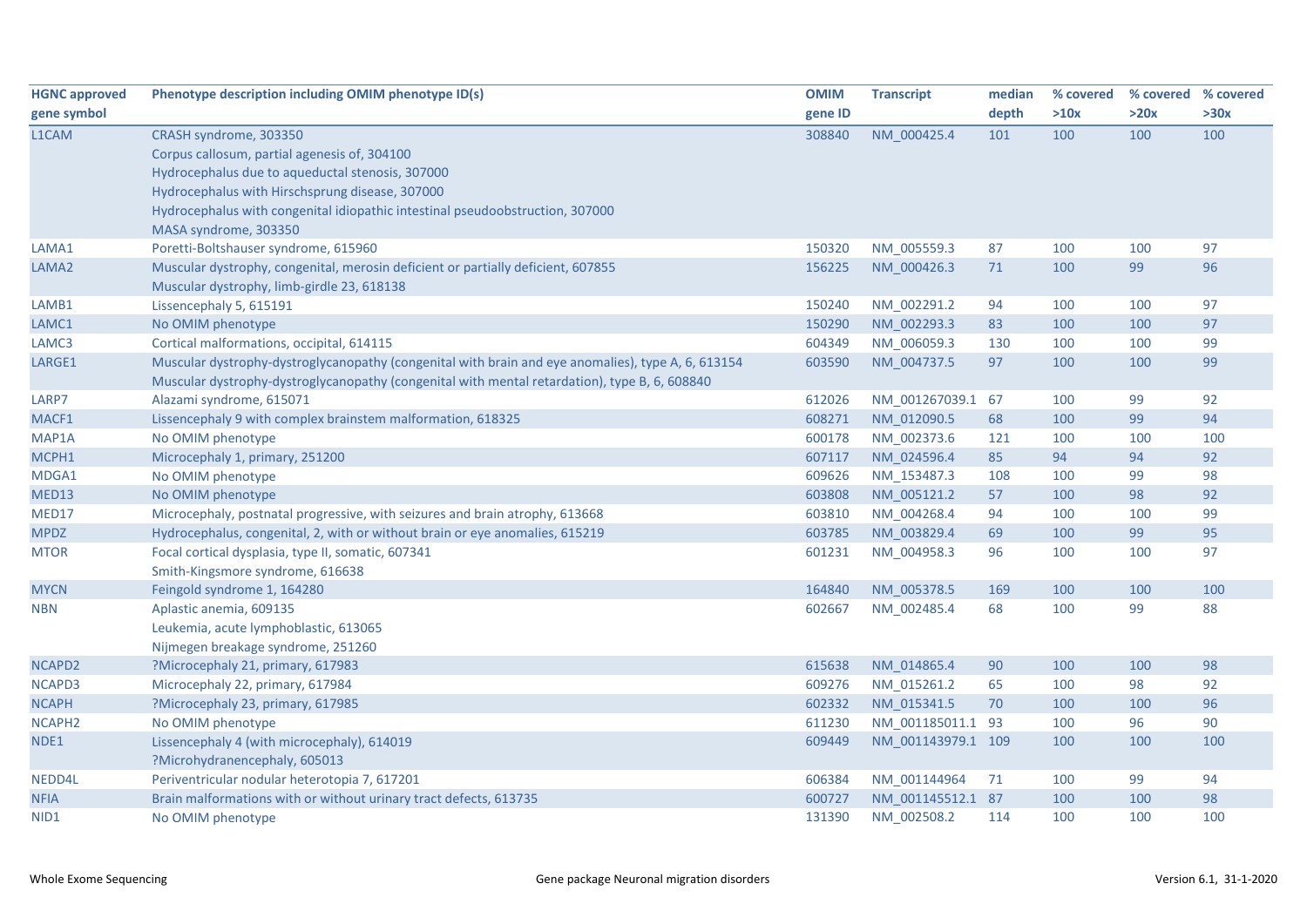| <b>HGNC approved</b> | Phenotype description including OMIM phenotype ID(s)                               | <b>OMIM</b> | <b>Transcript</b> | median | % covered |      | % covered % covered |
|----------------------|------------------------------------------------------------------------------------|-------------|-------------------|--------|-----------|------|---------------------|
| gene symbol          |                                                                                    | gene ID     |                   | depth  | >10x      | >20x | >30x                |
| <b>NIN</b>           | ?Seckel syndrome 7, 614851                                                         | 608684      | NM 020921.3       | 79     | 100       | 99   | 95                  |
| NPRL3                | Epilepsy, familial focal, with variable foci 3, 617118                             | 600928      | NM_001077350.2 85 |        | 100       | 99   | 95                  |
| <b>NSDHL</b>         | CHILD syndrome, 308050                                                             | 300275      | NM 015922.3       | 68     | 100       | 100  | 93                  |
|                      | CK syndrome, 300831                                                                |             |                   |        |           |      |                     |
| <b>OCLN</b>          | Pseudo-TORCH syndrome 1, 251290                                                    | 602876      | NM_002538.3       | 61     | 96        | 84   | 79                  |
| PAFAH1B1             | Lissencephaly 1, 607432                                                            | 601545      | NM_000430.3       | 82     | 100       | 96   | 90                  |
|                      | Subcortical laminar heterotopia, 607432                                            |             |                   |        |           |      |                     |
| PAX6                 | Aniridia, 106210                                                                   | 607108      | NM_001604.5       | 73     | 100       | 100  | 96                  |
|                      | Anterior segment dysgenesis 5, multiple subtypes, 604229                           |             |                   |        |           |      |                     |
|                      | Cataract with late-onset corneal dystrophy, 106210                                 |             |                   |        |           |      |                     |
|                      | ?Coloboma of optic nerve, 120430                                                   |             |                   |        |           |      |                     |
|                      | ?Coloboma, ocular, 120200                                                          |             |                   |        |           |      |                     |
|                      | Foveal hypoplasia 1, 136520                                                        |             |                   |        |           |      |                     |
|                      | Keratitis, 148190                                                                  |             |                   |        |           |      |                     |
|                      | ?Morning glory disc anomaly, 120430                                                |             |                   |        |           |      |                     |
|                      | Optic nerve hypoplasia, 165550                                                     |             |                   |        |           |      |                     |
| PCDH12               | Microcephaly, seizures, spasticity, and brain calcification, 251280                | 605622      | NM_016580.3       | 144    | 100       | 100  | 100                 |
| <b>PCNT</b>          | Microcephalic osteodysplastic primordial dwarfism, type II, 210720                 | 605925      | NM_006031.5       | 121    | 100       | 100  | 99                  |
| PHC1                 | ?Microcephaly 11, primary, 615414                                                  | 602978      | NM 004426.2       | 122    | 100       | 97   | 94                  |
| PI4KA                | Polymicrogyria, perisylvian, with cerebellar hypoplasia and arthrogryposis, 616531 | 600286      | NM_058004.3       | 114    | 100       | 99   | 96                  |
| PIK3CA               | Breast cancer, somatic, 114480                                                     | 171834      | NM 006218.2       | 85     | 100       | 99   | 96                  |
|                      | CLAPO syndrome, somatic, 613089                                                    |             |                   |        |           |      |                     |
|                      | CLOVE syndrome, somatic, 612918                                                    |             |                   |        |           |      |                     |
|                      | Colorectal cancer, somatic, 114500                                                 |             |                   |        |           |      |                     |
|                      | Cowden syndrome 5, 615108                                                          |             |                   |        |           |      |                     |
|                      | Gastric cancer, somatic, 613659                                                    |             |                   |        |           |      |                     |
|                      | Hepatocellular carcinoma, somatic, 114550                                          |             |                   |        |           |      |                     |
|                      | Keratosis, seborrheic, somatic, 182000                                             |             |                   |        |           |      |                     |
|                      | Macrodactyly, somatic, 155500                                                      |             |                   |        |           |      |                     |
|                      | Megalencephaly-capillary malformation-polymicrogyria syndrome, somatic, 602501     |             |                   |        |           |      |                     |
|                      | Nevus, epidermal, somatic, 162900                                                  |             |                   |        |           |      |                     |
|                      | Nonsmall cell lung cancer, somatic, 211980                                         |             |                   |        |           |      |                     |
|                      | Ovarian cancer, somatic, 167000                                                    |             |                   |        |           |      |                     |
| PIK3R2               | Megalencephaly-polymicrogyria-polydactyly-hydrocephalus syndrome 1, 603387         | 603157      | NM_005027.3       | 89     | 95        | 93   | 90                  |
| PLK4                 | Microcephaly and chorioretinopathy, 2, 616171                                      | 605031      | NM_014264.4       | 62     | 100       | 99   | 91                  |
| <b>PNKP</b>          | Ataxia-oculomotor apraxia 4, 616267                                                | 605610      | NM_007254.3       | 104    | 100       | 100  | 98                  |
|                      | Microcephaly, seizures, and developmental delay, 613402                            |             |                   |        |           |      |                     |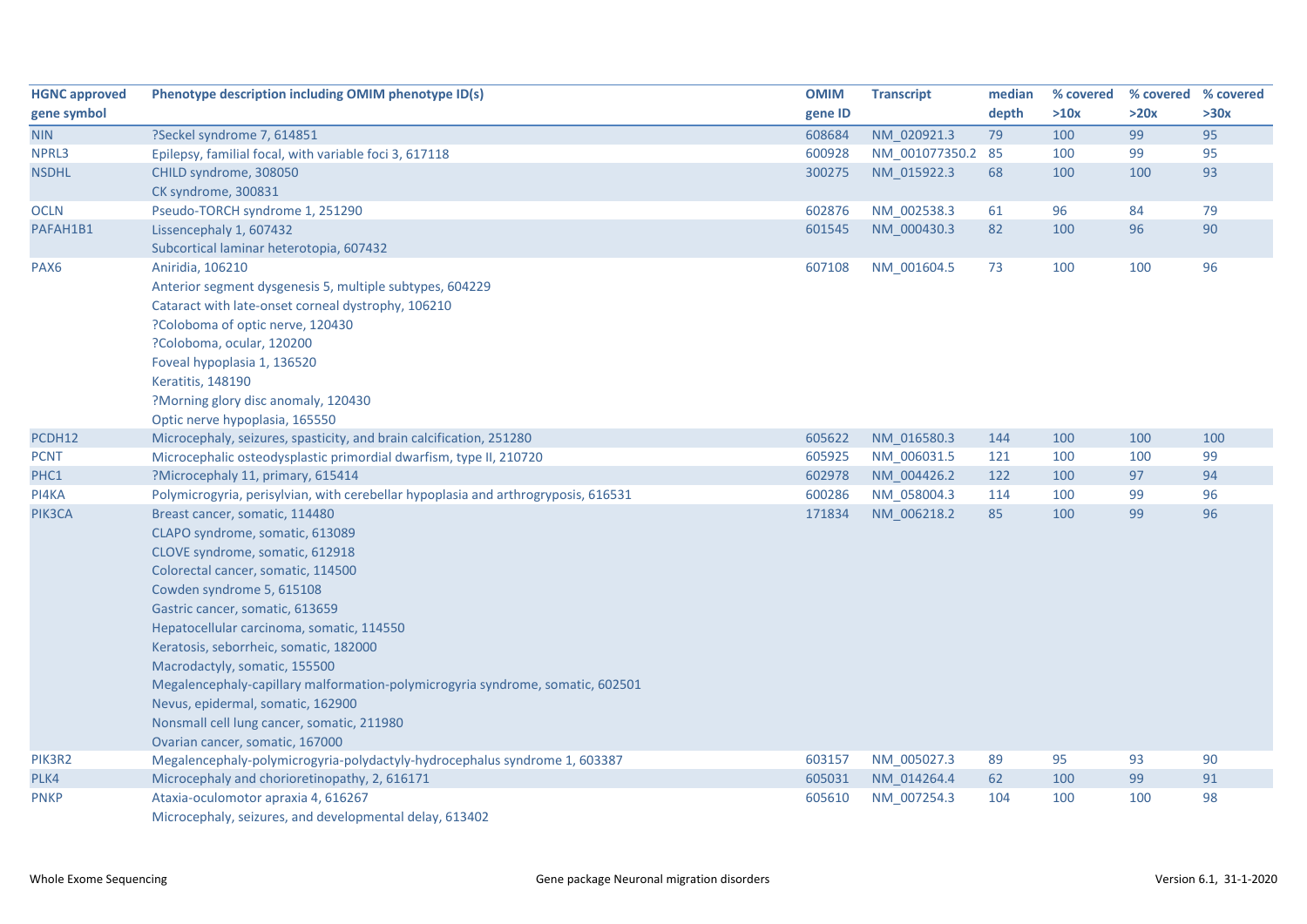| <b>HGNC approved</b><br>gene symbol | Phenotype description including OMIM phenotype ID(s)                                                                                                                                                                                                                                                             | <b>OMIM</b><br>gene ID | <b>Transcript</b> | median<br>depth | % covered<br>>10x | >20x | % covered % covered<br>>30x |
|-------------------------------------|------------------------------------------------------------------------------------------------------------------------------------------------------------------------------------------------------------------------------------------------------------------------------------------------------------------|------------------------|-------------------|-----------------|-------------------|------|-----------------------------|
| POLR3B                              | Leukodystrophy, hypomyelinating, 8, with or without oligodontia and/or hypogonadotropic hypogonadism,<br>614381                                                                                                                                                                                                  | 614366                 | NM_018082.5       | 76              | 100               | 99   | 93                          |
| POMGNT1                             | Muscular dystrophy-dystroglycanopathy (congenital with brain and eye anomalies), type A, 3, 253280<br>Muscular dystrophy-dystroglycanopathy (congenital with mental retardation), type B, 3, 613151<br>Muscular dystrophy-dystroglycanopathy (limb-girdle), type C, 3, 613157<br>Retinitis pigmentosa 76, 617123 | 606822                 | NM_017739.3       | 93              | 100               | 100  | 99                          |
| POMT1                               | Muscular dystrophy-dystroglycanopathy (congenital with brain and eye anomalies), type A, 1, 236670<br>Muscular dystrophy-dystroglycanopathy (congenital with mental retardation), type B, 1, 613155<br>Muscular dystrophy-dystroglycanopathy (limb-girdle), type C, 1, 609308                                    | 607423                 | NM_007171.3       | 103             | 100               | 100  | 100                         |
| POMT <sub>2</sub>                   | Muscular dystrophy-dystroglycanopathy (congenital with brain and eye anomalies), type A, 2, 613150<br>Muscular dystrophy-dystroglycanopathy (congenital with mental retardation), type B, 2, 613156<br>Muscular dystrophy-dystroglycanopathy (limb-girdle), type C, 2, 613158                                    | 607439                 | NM_013382.5       | 87              | 100               | 100  | 99                          |
| PRUNE1                              | Neurodevelopmental disorder with microcephaly, hypotonia, and variable brain anomalies, 617481                                                                                                                                                                                                                   | 617413                 | NM_021222.2       | 76              | 100               | 99   | 94                          |
| <b>PTEN</b>                         | Cowden syndrome 1, 158350<br>{Glioma susceptibility 2}, 613028<br>Lhermitte-Duclos syndrome, 158350<br>Macrocephaly/autism syndrome, 605309<br>{Meningioma}, 607174<br>Prostate cancer, somatic, 176807                                                                                                          | 601728                 | NM_000314.4       | 115             | 85                | 78   | 76                          |
| PTF1A                               | Pancreatic agenesis 2, 615935<br>Pancreatic and cerebellar agenesis, 609069                                                                                                                                                                                                                                      | 607194                 | NM_178161.2       | 136             | 100               | 100  | 94                          |
| PYCR2                               | Leukodystrophy, hypomyelinating, 10, 616420                                                                                                                                                                                                                                                                      | 616406                 | NM_013328.3       | 114             | 100               | 100  | 100                         |
| QARS1                               | Microcephaly, progressive, seizures, and cerebral and cerebellar atrophy, 615760                                                                                                                                                                                                                                 | 603727                 | NM 005051.2       | 108             | 100               | 100  | 100                         |
| <b>RAB18</b>                        | Warburg micro syndrome 3, 614222                                                                                                                                                                                                                                                                                 | 602207                 | NM 021252.4       | 85              | 100               | 100  | 97                          |
| RAB3GAP1                            | Warburg micro syndrome 1, 600118                                                                                                                                                                                                                                                                                 | 602536                 | NM_001172435.1 67 |                 | 100               | 100  | 97                          |
| RAB3GAP2                            | Martsolf syndrome, 212720<br>Warburg micro syndrome 2, 614225                                                                                                                                                                                                                                                    | 609275                 | NM_012414.3       | 66              | 100               | 99   | 92                          |
| <b>RAD50</b>                        | Nijmegen breakage syndrome-like disorder, 613078                                                                                                                                                                                                                                                                 | 604040                 | NM 005732.3       | 98              | 100               | 100  | 98                          |
| RARS2                               | Pontocerebellar hypoplasia, type 6, 611523                                                                                                                                                                                                                                                                       | 611524                 | NM_020320.4       | 66              | 100               | 99   | 93                          |
| RBBP8                               | Jawad syndrome, 251255<br>Pancreatic carcinoma, somatic<br>Seckel syndrome 2, 606744                                                                                                                                                                                                                             | 604124                 | NM_002894.2       | 57              | 100               | 99   | 92                          |
| <b>RBM10</b>                        | TARP syndrome, 311900                                                                                                                                                                                                                                                                                            | 300080                 | NM_001204468.1 81 |                 | 100               | 96   | 88                          |
| <b>RELN</b>                         | {Epilepsy, familial temporal lobe, 7}, 616436<br>Lissencephaly 2 (Norman-Roberts type), 257320                                                                                                                                                                                                                   | 600514                 | NM 173054.2       | 74              | 100               | 100  | 97                          |
| <b>RHEB</b>                         | No OMIM phenotype                                                                                                                                                                                                                                                                                                | 601293                 | NM_005614.4       | 27              | 86                | 60   | 36                          |
| RNASEH2A                            | Aicardi-Goutieres syndrome 4, 610333                                                                                                                                                                                                                                                                             | 606034                 | NM 006397.2       | 109             | 100               | 100  | 100                         |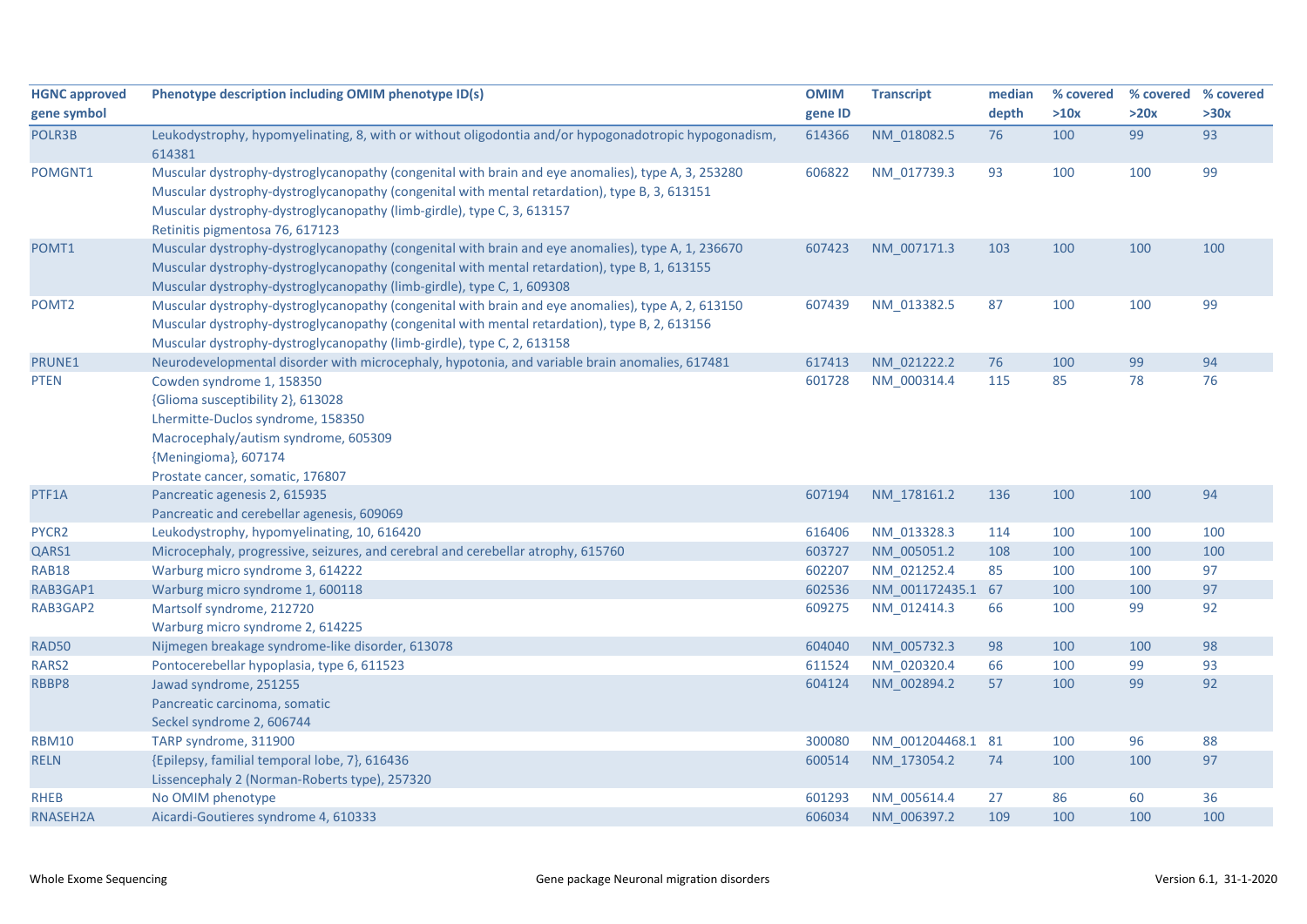| <b>HGNC approved</b> | Phenotype description including OMIM phenotype ID(s)                                                | <b>OMIM</b> | <b>Transcript</b>  | median       | % covered | % covered % covered |                |
|----------------------|-----------------------------------------------------------------------------------------------------|-------------|--------------------|--------------|-----------|---------------------|----------------|
| gene symbol          |                                                                                                     | gene ID     |                    | depth        | >10x      | >20x                | >30x           |
| RNASEH2B             | Aicardi-Goutieres syndrome 2, 610181                                                                | 610326      | NM_024570.3        | 62           | 100       | 98                  | 88             |
| RNASEH2C             | Aicardi-Goutieres syndrome 3, 610329                                                                | 610330      | NM_032193.3        | 323          | 100       | 100                 | 100            |
| RNASET2              | Leukoencephalopathy, cystic, without megalencephaly, 612951                                         | 612944      | NM_003730.5        | 106          | 100       | 100                 | 99             |
| RNU4ATAC             | Microcephalic osteodysplastic primordial dwarfism, type I, 210710                                   | 601428      | NR_023343.1        | No coveral 0 |           | $\overline{0}$      | $\overline{0}$ |
|                      | Roifman syndrome, 616651                                                                            |             |                    |              |           |                     |                |
| RTEL1                | Dyskeratosis congenita 4, 615190                                                                    | 608833      | NM_001283009.1 131 |              | 100       | 100                 | 99             |
|                      | Dyskeratosis congenita 5, 615190                                                                    |             |                    |              |           |                     |                |
|                      | Pulmonary fibrosis and/or bone marrow failure, telomere-related, 3, 616373                          |             |                    |              |           |                     |                |
| <b>RTTN</b>          | Microcephaly, short stature, and polymicrogyria with seizures, 614833                               | 610436      | NM_173630.3        | 71           | 100       | 99                  | 94             |
| RXYLT1               | Muscular dystrophy-dystroglycanopathy (congenital with brain and eye anomalies), type A, 10, 615041 | 605862      | NM 014254.2        | 90           | 100       | 100                 | 94             |
| SAMHD1               | Aicardi-Goutieres syndrome 5, 612952                                                                | 606754      | NM 015474.3        | 64           | 100       | 99                  | 88             |
|                      | ?Chilblain lupus 2, 614415                                                                          |             |                    |              |           |                     |                |
| SCN3A                | Epilepsy, familial focal, with variable foci 4, 617935                                              | 182391      | NM_006922.3        | 84           | 100       | 100                 | 97             |
|                      | Epileptic encephalopathy, early infantile, 62, 617938                                               |             |                    |              |           |                     |                |
| SHANK3               | Phelan-McDermid syndrome, 606232                                                                    | 606230      | NM_033517.1        | 117          | 99        | 93                  | 86             |
|                      | {Schizophrenia 15}, 613950                                                                          |             |                    |              |           |                     |                |
| SHOC2                | Noonan-like syndrome with loose anagen hair, 607721                                                 | 602775      | NM_001324336.1 61  |              | 100       | 99                  | 95             |
| <b>SLC25A19</b>      | Microcephaly, Amish type, 607196                                                                    | 606521      | NM_001126122.1 105 |              | 100       | 100                 | 100            |
|                      | Thiamine metabolism dysfunction syndrome 4 (progressive polyneuropathy type), 613710                |             |                    |              |           |                     |                |
| <b>SLC35A2</b>       | Congenital disorder of glycosylation, type IIm, 300896, Somatic mosaicism                           | 314375      | NM_001032289.2 75  |              | 100       | 100                 | 99             |
| SMPD4                | No OMIM phenotype                                                                                   | 610457      | NM_017951.4        | 112          | 100       | 100                 | 98             |
| SNAP29               | Cerebral dysgenesis, neuropathy, ichthyosis, and palmoplantar keratoderma syndrome, 609528          | 604202      | NM_004782.3        | 148          | 100       | 100                 | 100            |
| SRPX2                | ?Rolandic epilepsy, mental retardation, and speech dyspraxia, 300643                                | 300642      | NM_014467.2        | 59           | 100       | 99                  | 95             |
| <b>STAMBP</b>        | Microcephaly-capillary malformation syndrome, 614261                                                | 606247      | NM_006463.5        | 72           | 100       | 100                 | 97             |
| <b>STIL</b>          | Microcephaly 7, primary, 612703                                                                     | 181590      | NM 001048166.1 65  |              | 100       | 100                 | 97             |
| <b>STRADA</b>        | Polyhydramnios, megalencephaly, and symptomatic epilepsy, 611087                                    | 608626      | NM_001003787.3 96  |              | 100       | 100                 | 98             |
| <b>TBC1D20</b>       | Warburg micro syndrome 4, 615663                                                                    | 611663      | NM_144628.3        | 74           | 100       | 93                  | 93             |
| <b>TBC1D24</b>       | DOORS syndrome, 220500                                                                              | 613577      | NM_001199107.1 158 |              | 100       | 100                 | 100            |
|                      | Deafness 86, 614617                                                                                 |             |                    |              |           |                     |                |
|                      | Deafness 65, 616044                                                                                 |             |                    |              |           |                     |                |
|                      | Epilepsy, rolandic, with proxysmal exercise-induce dystonia and writer's cramp, 608105              |             |                    |              |           |                     |                |
|                      | Epileptic encephalopathy, early infantile, 16, 615338                                               |             |                    |              |           |                     |                |
|                      | Myoclonic epilepsy, infantile, familial, 605021                                                     |             |                    |              |           |                     |                |
| TBC1D7               | Macrocephaly/megalencephaly syndrome, 248000                                                        | 612655      | NM 016495.5        | 55           | 100       | 98                  | 85             |
| TMTC3                | Lissencephaly 8, 617255                                                                             | 617218      | NM_181783.3        | 73           | 100       | 99                  | 93             |
| TMX2                 | No OMIM phenotype                                                                                   | 616715      | NM 015959.4        | 69           | 100       | 94                  | 88             |
| <b>TRAIP</b>         | Seckel syndrome 9, 616777                                                                           | 605958      | NM 005879.2        | 98           | 100       | 100                 | 100            |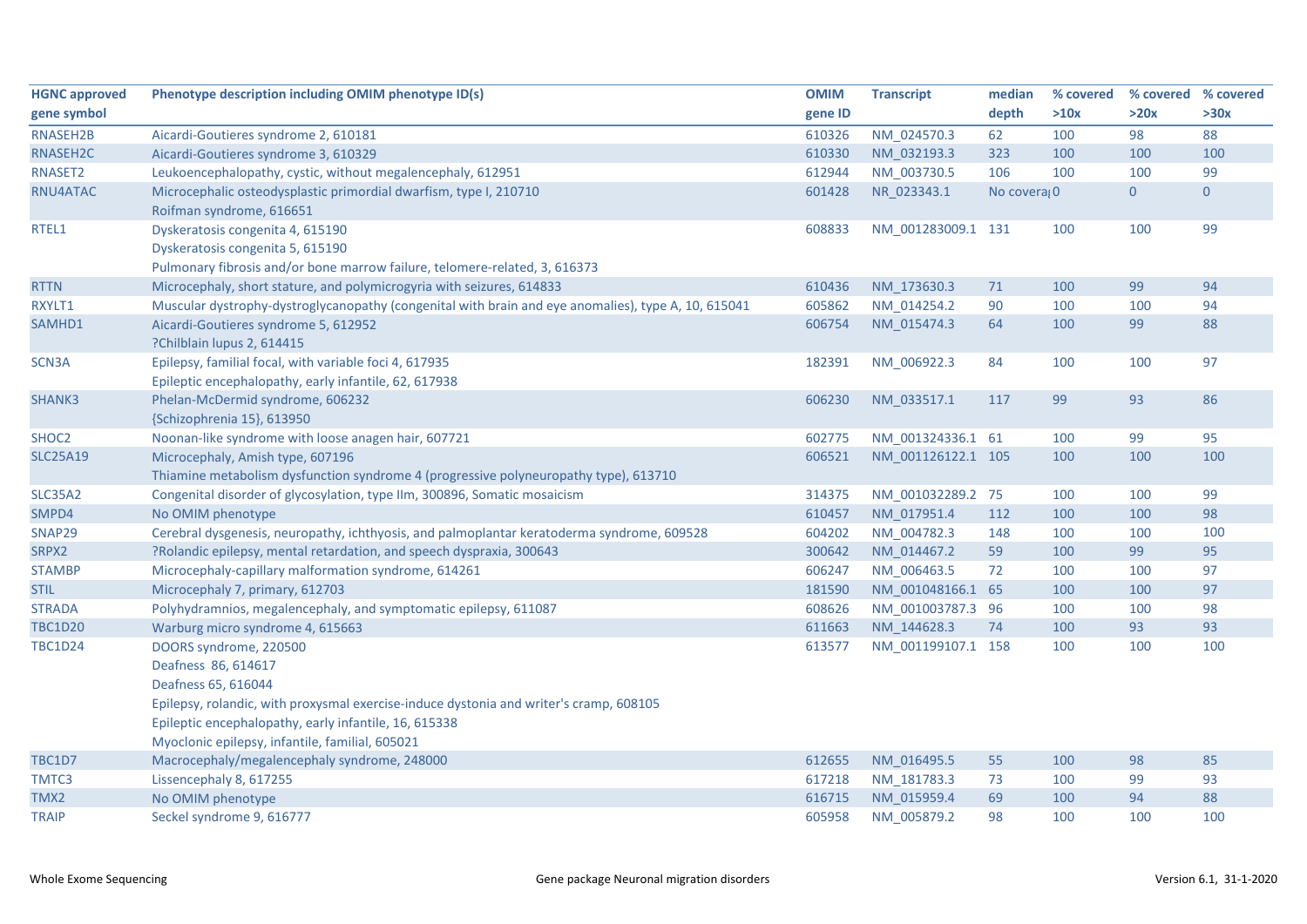| <b>HGNC approved</b> | Phenotype description including OMIM phenotype ID(s)                                          | <b>OMIM</b> | <b>Transcript</b>  | median | % covered | % covered % covered |      |
|----------------------|-----------------------------------------------------------------------------------------------|-------------|--------------------|--------|-----------|---------------------|------|
| gene symbol          |                                                                                               | gene ID     |                    | depth  | >10x      | >20x                | >30x |
| TREX1                | Aicardi-Goutieres syndrome 1, dominant and recessive, 225750                                  | 606609      | NM 033629.6        | 234    | 100       | 100                 | 100  |
|                      | Chilblain lupus, 610448                                                                       |             |                    |        |           |                     |      |
|                      | {Systemic lupus erythematosus, susceptibility to}, 152700                                     |             |                    |        |           |                     |      |
|                      | Vasculopathy, retinal, with cerebral leukodystrophy, 192315                                   |             |                    |        |           |                     |      |
| TSC1                 | Focal cortical dysplasia, type II, somatic, 607341                                            | 605284      | NM_000368.4        | 167    | 100       | 100                 | 100  |
|                      | Lymphangioleiomyomatosis, 606690                                                              |             |                    |        |           |                     |      |
|                      | Tuberous sclerosis-1, 191100                                                                  |             |                    |        |           |                     |      |
| TSC <sub>2</sub>     | ?Focal cortical dysplasia, type II, somatic, 607341                                           | 191092      | NM 000548.3        | 184    | 100       | 100                 | 100  |
|                      | Lymphangioleiomyomatosis, somatic, 606690                                                     |             |                    |        |           |                     |      |
|                      | Tuberous sclerosis-2, 613254                                                                  |             |                    |        |           |                     |      |
| TSEN54               | Pontocerebellar hypoplasia type 2A, 277470                                                    | 608755      | NM_207346.2        | 105    | 100       | 96                  | 96   |
|                      | Pontocerebellar hypoplasia type 4, 225753                                                     |             |                    |        |           |                     |      |
|                      | ?Pontocerebellar hypoplasia type 5, 610204                                                    |             |                    |        |           |                     |      |
| <b>TUBA1A</b>        | Lissencephaly 3, 611603                                                                       | 602529      | NM 006009.3        | 110    | 100       | 100                 | 100  |
| TUBA8                | Cortical dysplasia, complex, with other brain malformations 8, 613180                         | 605742      | NM 018943.2        | 118    | 100       | 100                 | 100  |
| <b>TUBB</b>          | Cortical dysplasia, complex, with other brain malformations 6, 615771                         | 191130      | NM_178014.3        | 198    | 100       | 99                  | 97   |
|                      | Symmetric circumferential skin creases, congenital, 1, 156610                                 |             |                    |        |           |                     |      |
| <b>TUBB2A</b>        | Cortical dysplasia, complex, with other brain malformations 5, 615763                         | 615101      | NM_001069.2        | 99     | 99        | 82                  | 74   |
| <b>TUBB2B</b>        | Cortical dysplasia, complex, with other brain malformations 7, 610031                         | 612850      | NM 178012.4        | 119    | 100       | 87                  | 78   |
| TUBB3                | Cortical dysplasia, complex, with other brain malformations 1, 614039                         | 602661      | NM_006086.4        | 269    | 100       | 99                  | 95   |
|                      | Fibrosis of extraocular muscles, congenital, 3A, 600638                                       |             |                    |        |           |                     |      |
| <b>TUBB4A</b>        | Dystonia 4, torsion, 128101                                                                   | 602662      | NM 006087.4        | 242    | 100       | 100                 | 99   |
|                      | Leukodystrophy, hypomyelinating, 6, 612438                                                    |             |                    |        |           |                     |      |
| TUBG1                | Cortical dysplasia, complex, with other brain malformations 4, 615412                         | 191135      | NM_001070.4        | 190    | 100       | 100                 | 100  |
| <b>TUBGCP4</b>       | Microcephaly and chorioretinopathy, 3, 616335                                                 | 609610      | NM 001286414.2     | 71     | 100       | 98                  | 94   |
| <b>TUBGCP6</b>       | Microcephaly and chorioretinopathy, 1, 251270                                                 | 610053      | NM_020461.3        | 159    | 100       | 100                 | 99   |
| <b>VLDLR</b>         | Cerebellar hypoplasia and mental retardation with or without quadrupedal locomotion 1, 224050 | 192977      | NM 003383.4        | 70     | 100       | 100                 | 97   |
| VPS13B               | Cohen syndrome, 216550                                                                        | 607817      | NM 017890.4        | 75     | 100       | 99                  | 96   |
| VRK1                 | Pontocerebellar hypoplasia type 1A, 607596                                                    | 602168      | NM_003384.2        | 53     | 100       | 99                  | 92   |
| <b>WASHC5</b>        | Ritscher-Schinzel syndrome 1, 220210                                                          | 610657      | NM_014846.3        | 62     | 100       | 100                 | 94   |
|                      | Spastic paraplegia 8, 603563                                                                  |             |                    |        |           |                     |      |
| WDR4                 | Galloway-Mowat syndrome 6, 618347                                                             | 605924      | NM_033661.4        | 117    | 100       | 100                 | 100  |
|                      | Microcephaly, growth deficiency, seizures, and brain malformations, 618346                    |             |                    |        |           |                     |      |
| WDR62                | Microcephaly 2, primary, with or without cortical malformations, 604317                       | 613583      | NM 001083961.1 139 |        | 100       | 100                 | 100  |
| WDR73                | Galloway-Mowat syndrome 1, 251300                                                             | 616144      | NM 032856.3        | 152    | 100       | 100                 | 97   |
| <b>WDR81</b>         | Cerebellar ataxia, mental retardation, and dysequilibrium syndrome 2, 610185                  | 614218      | NM 001163809.1 155 |        | 100       | 100                 | 100  |
|                      | Hydrocephalus, congenital, 3, with brain anomalies, 617967                                    |             |                    |        |           |                     |      |